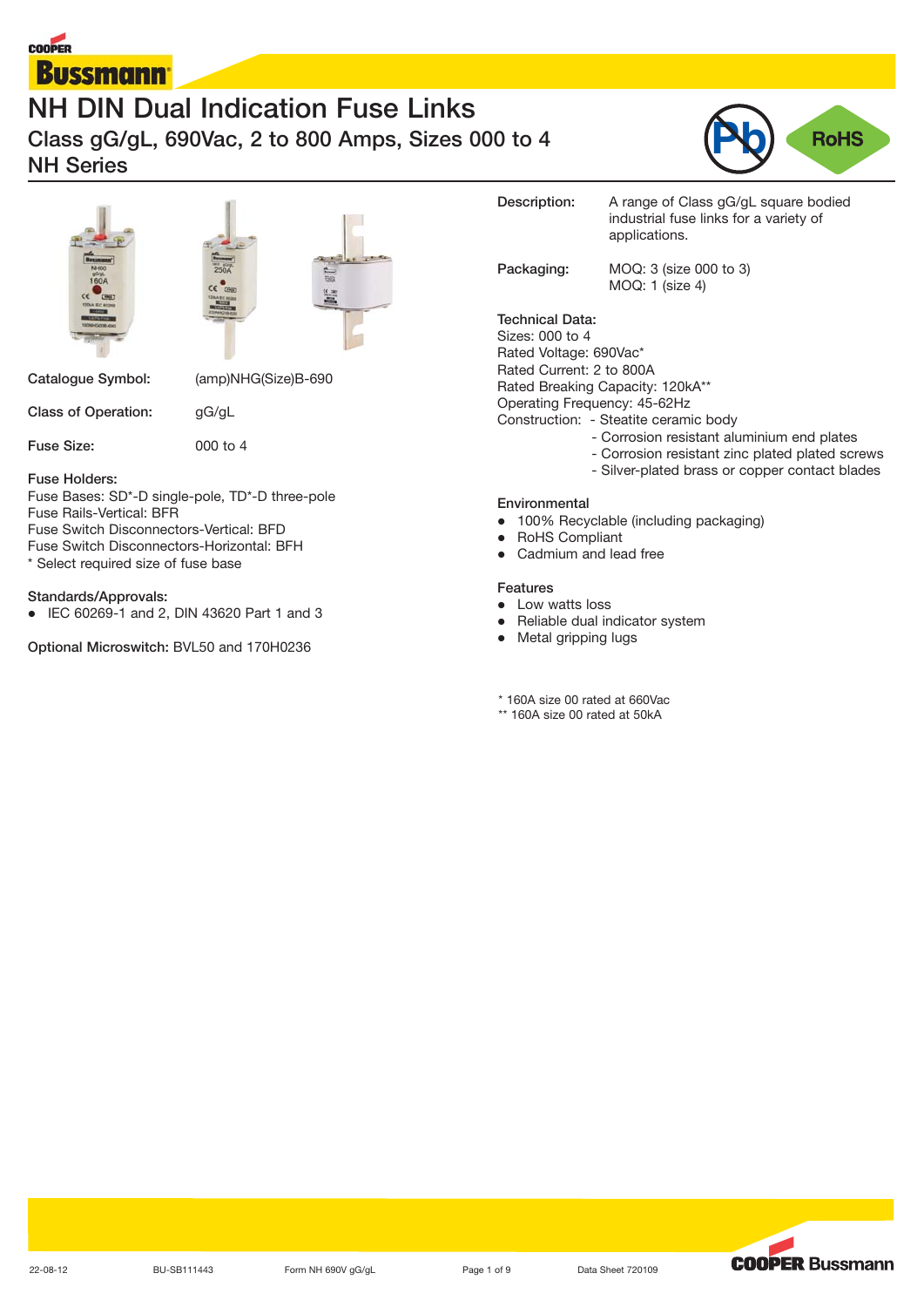# **COOPER Bussmann**

# **NH DIN Dual Indication Fuse Links Class gG/gL, 690Vac, 2 to 800 Amps, Sizes 000 to 4 NH Series**



# **Dimensions (mm)**

# **Sizes 000 to 3**



| <b>Size</b> | a1             | $ a2 \text{ (max)} $ | a3         | a <sup>4</sup> | b <sub>1</sub> | c1           | c <sub>2</sub> | dd1           |    | $ e1$ (max) $ e2$ (max) $ $ | e <sub>3</sub> | e <sub>4</sub> | $ f1$ (max) |
|-------------|----------------|----------------------|------------|----------------|----------------|--------------|----------------|---------------|----|-----------------------------|----------------|----------------|-------------|
| 000         | $78.5 \pm 1.5$ | 54                   | $45 + 1.5$ | $49+1.5$       | 15             | $35 \pm 0.8$ | 10             | $2 + 0.5$     | 41 | 21                          | 16             | 6              | 8           |
| 00          | $78.5 \pm 1.5$ | 54                   | $45 + 1.5$ | $49+1.5$       | 15             | $35 \pm 0.8$ | 10             | $2 + 0.5$     | 48 | 30                          | 20             | 6              | 15          |
|             | $135 \pm 2.5$  | 75                   | $62+2.5$   | $68 + 2.5$     | 20             | $40{\pm}0.8$ | 11             | $2.5 \pm 0.5$ | 53 | 52                          | 20             | 6              | 15          |
| 2           | $150+2.5$      | 75                   | $62+2.5$   | $68 + 2.5$     | 25             | $48 + 0.8$   | 11             | $2.5 \pm 0.5$ | 61 | 60                          | 20             | 6              | 15          |
| 3           | $150+2.5$      | 75                   | $62+2.5$   | $68 + 2.5$     | 32             | $60+0.8$     | 11             | $2.5 \pm 0.5$ | 76 | 75                          | 20             | 6              | 18          |

### **Size 4**







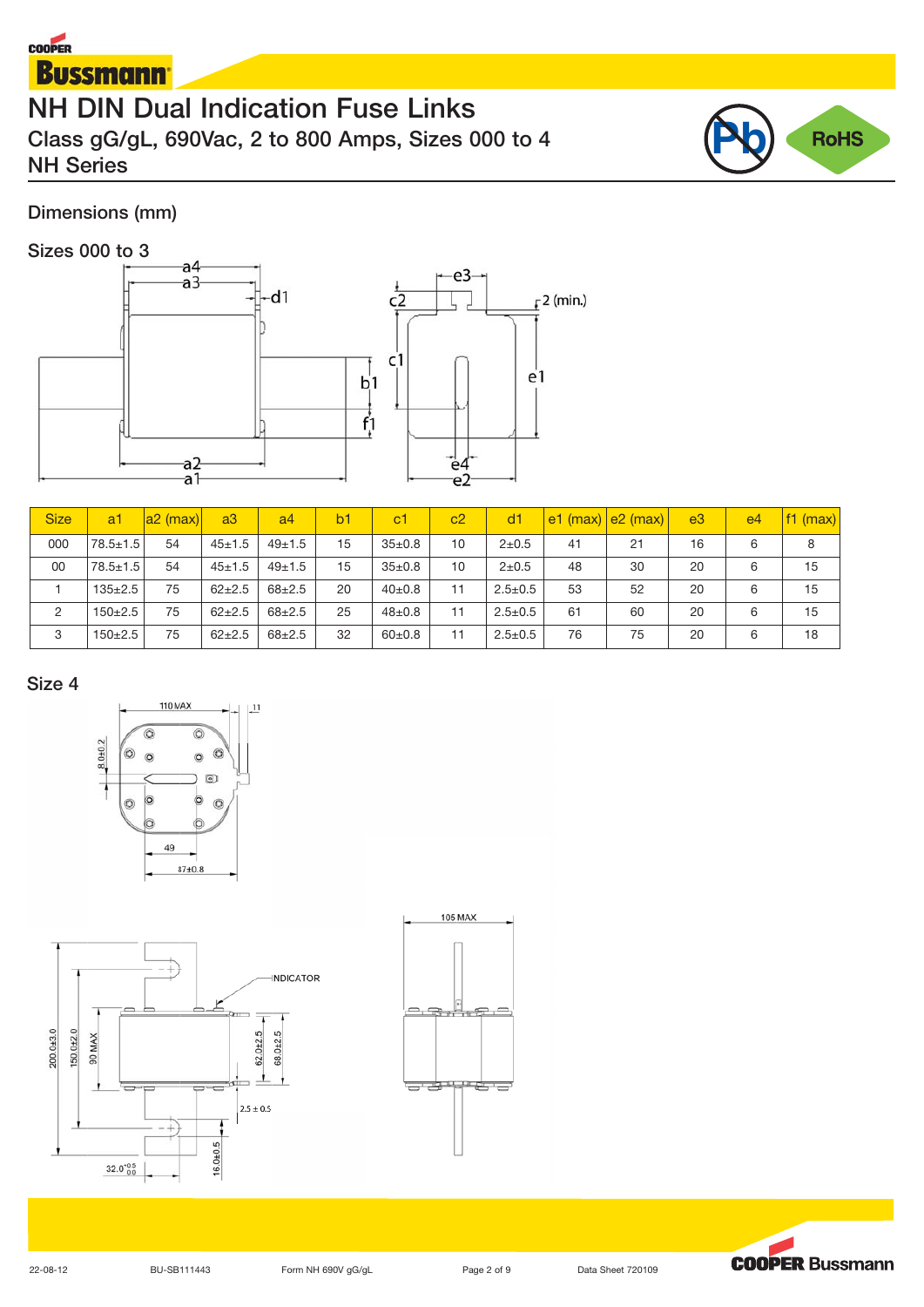



# **Size 000, 2 to 63 Amps**



# Size 000 Time-Current Characteristics

# Size 000 Technical Data

| Size 000 Technical Data | Time in Seconds (s)<br>$\overline{2}$<br>10<br>$\,$ 6 $\,$<br>$\overline{4}$<br>$\overline{2}$<br>1<br>$\,$ 6 $\,$<br>$\overline{4}$<br>$\overline{2}$<br>0.1<br>$\,$ 6<br>$\overline{4}$<br>$\overline{2}$<br>0.01 | Ħ<br><b>The contract of the contract</b><br>$\ddot{6}$<br>$\overline{4}$<br>$\overline{a}$<br>$\overline{6}$<br>$8 \t10$<br>$\overline{4}$ | -N.I<br>8, 100<br>$\overline{a}$<br>$\overline{4}$<br>6<br>Currents in Amps (A) | 8, 1000<br>$\overline{a}$<br>$\overline{4}$<br>6 | $\overline{2}$    |                 |  |
|-------------------------|---------------------------------------------------------------------------------------------------------------------------------------------------------------------------------------------------------------------|--------------------------------------------------------------------------------------------------------------------------------------------|---------------------------------------------------------------------------------|--------------------------------------------------|-------------------|-----------------|--|
|                         |                                                                                                                                                                                                                     | Rated Current Rated Voltage                                                                                                                | 1 <sup>2</sup> t(A <sup>2</sup> s)                                              |                                                  |                   | Net Weight per  |  |
| <b>Part Number</b>      | (Amps)                                                                                                                                                                                                              | (Vac)                                                                                                                                      | <b>Minimum Pre-Arcing</b>                                                       | Total at 690Vac                                  | <b>Watts Loss</b> | Fuse Link (kg)  |  |
| 2NHG000B-690            | $\overline{\mathbf{c}}$                                                                                                                                                                                             |                                                                                                                                            | 3.5                                                                             | 8                                                | 4                 |                 |  |
| 4NHG000B-690            | $\overline{4}$                                                                                                                                                                                                      |                                                                                                                                            | 6                                                                               | 16                                               | $\overline{c}$    |                 |  |
| 6NHG000B-690            | 6                                                                                                                                                                                                                   |                                                                                                                                            | 14                                                                              | $\overline{25}$                                  | 2                 |                 |  |
| 10NHG000B-690           | 10                                                                                                                                                                                                                  |                                                                                                                                            | 60                                                                              | 400                                              | 1.5               |                 |  |
| 16NHG000B-690           | $\overline{16}$                                                                                                                                                                                                     |                                                                                                                                            | 240                                                                             | 1200                                             | 2.5               |                 |  |
| 20NHG000B-690           | 20                                                                                                                                                                                                                  |                                                                                                                                            | 500                                                                             | 2500                                             | 2.5               |                 |  |
| 25NHG000B-690           | $\overline{25}$                                                                                                                                                                                                     | 690                                                                                                                                        | 920                                                                             | 4400                                             | 3.5               | 0.118           |  |
| 32NHG000B-690           | $\overline{32}$                                                                                                                                                                                                     |                                                                                                                                            | 1800                                                                            | 9600                                             | 3.5               |                 |  |
| 35NHG000B-690           | 35                                                                                                                                                                                                                  |                                                                                                                                            | 2400                                                                            | 12,700                                           | $\overline{4}$    |                 |  |
| 40NHG000B-690           | 40                                                                                                                                                                                                                  |                                                                                                                                            | 3300                                                                            | 15,000                                           | $\overline{4}$    |                 |  |
| 50NHG000B-690           | $\overline{50}$                                                                                                                                                                                                     |                                                                                                                                            | 6100                                                                            | 26,500                                           | 5.5               |                 |  |
| 63NHG000B-690           | $\overline{63}$                                                                                                                                                                                                     |                                                                                                                                            | 6500                                                                            | 30,500                                           | $\overline{5.5}$  |                 |  |
|                         |                                                                                                                                                                                                                     |                                                                                                                                            |                                                                                 |                                                  |                   |                 |  |
| 22-08-12                | BU-SB111443                                                                                                                                                                                                         | Form NH 690V gG/gL                                                                                                                         |                                                                                 | Page 3 of 9<br>Data Sheet 720109                 |                   | <b>COOPER B</b> |  |

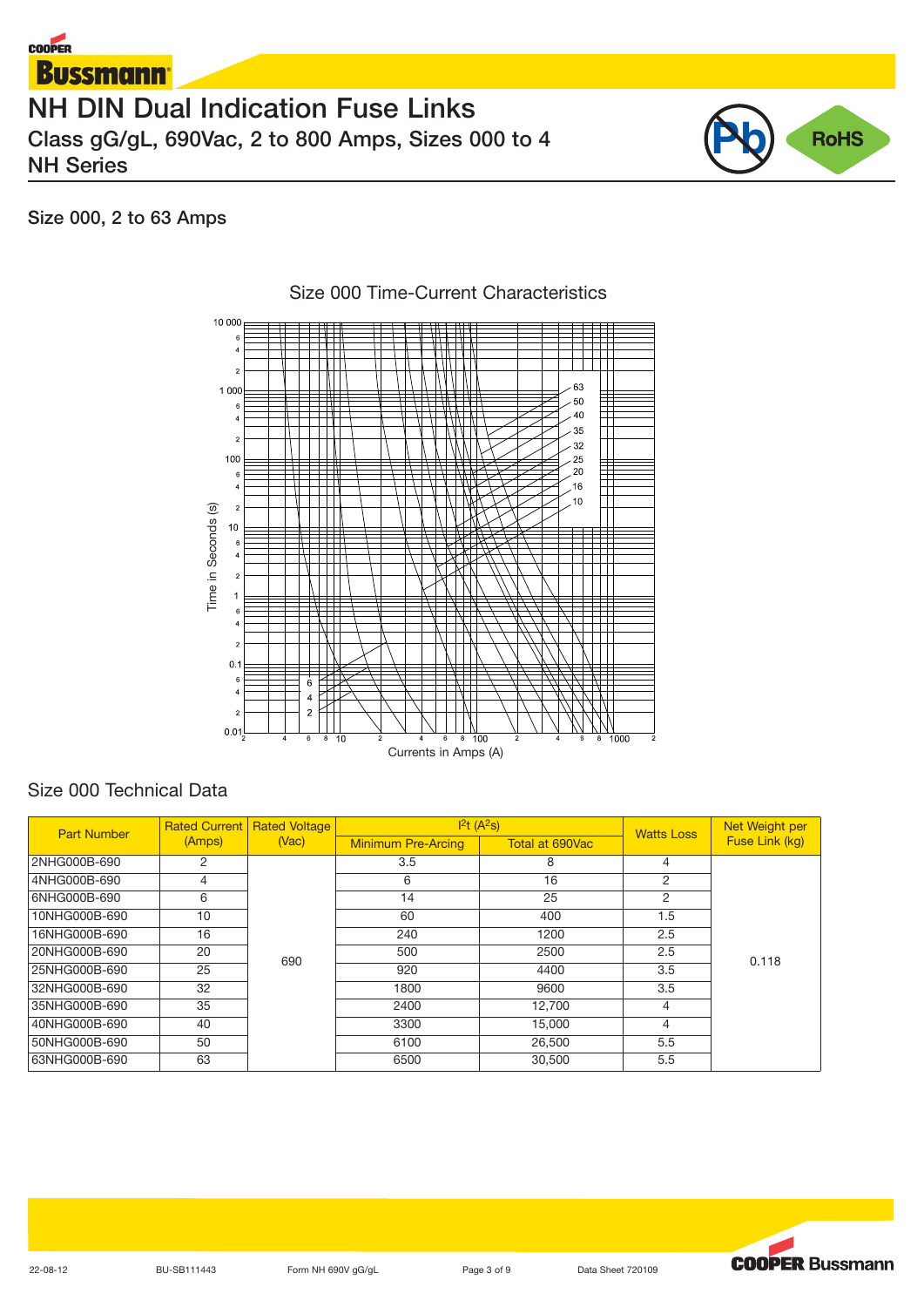



**Size 00, 50 to 160 Amps**



# Size 00 Time-Current Characteristics

### Size 00 Technical Data

| <b>Part Number</b> |        | <b>Rated Current   Rated Voltage  </b> | 1 <sup>2</sup> t(A <sup>2</sup> s) |                 | <b>Watts Loss</b> | Net Weight per |
|--------------------|--------|----------------------------------------|------------------------------------|-----------------|-------------------|----------------|
|                    | (Amps) | (Vac)                                  | <b>Minimum Pre-Arcing</b>          | Total at 690Vac |                   | Fuse Link (kg) |
| 50NHG00B-690       | 50     |                                        | 5800                               | 35,000          |                   |                |
| 63NHG00B-690       | 63     |                                        | 5800                               | 43.000          |                   |                |
| 80NHG00B-690       | 80     | 690                                    | 11,000                             | 54.500          |                   | 0.182          |
| 100NHG00B-690      | 100    |                                        | 19,000                             | 92.000          | 7.5               |                |
| 125NHG00B-690      | 125    |                                        | 27,500                             | 105,000         | 9.5               |                |
| 160NHG00B-660*     | 160    | 660                                    | 40,500                             | 135,000         | 13                |                |

\* 160A: 50kA breaking capacity.



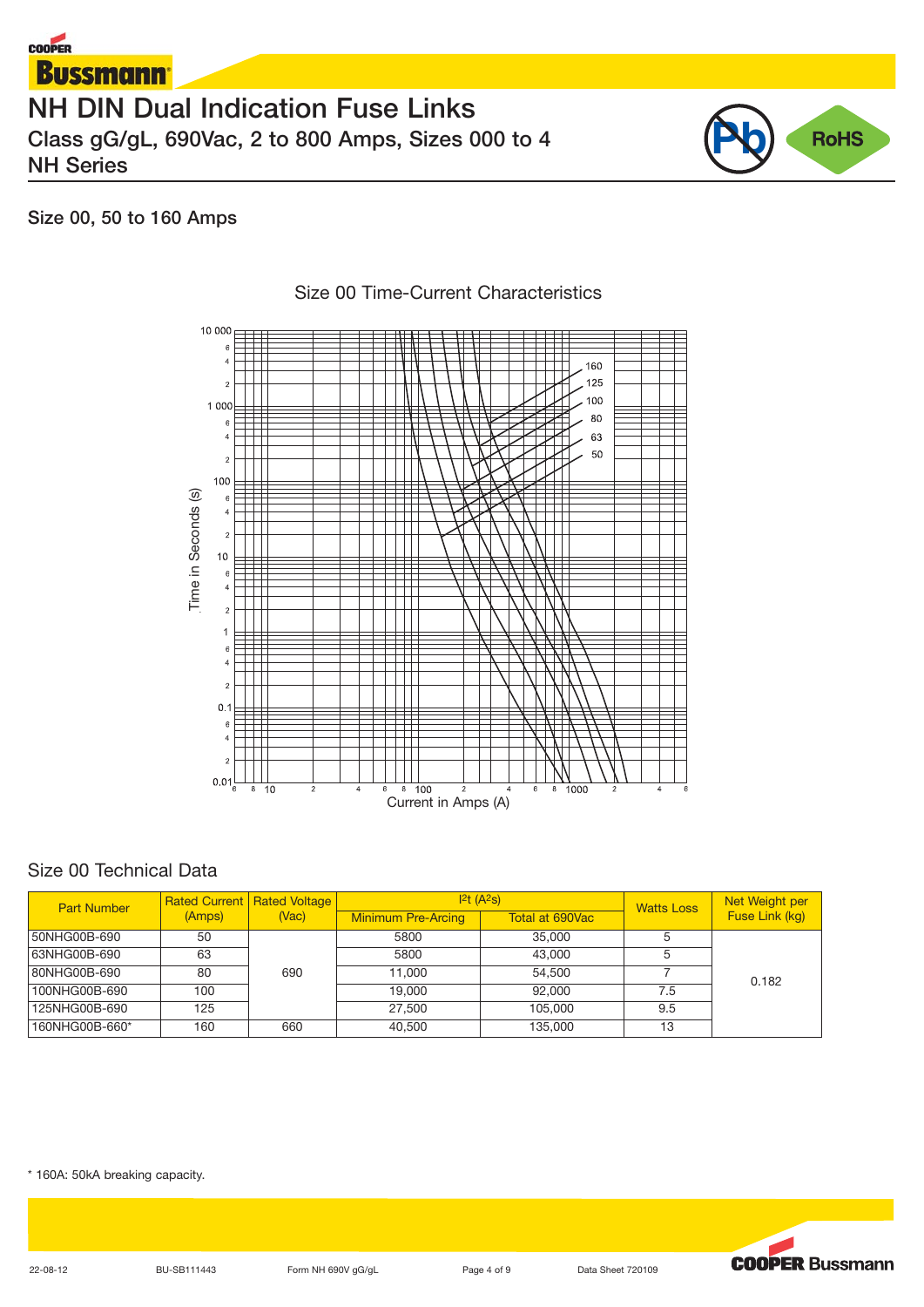



# **Size 1, 50 to 250 Amps**



#### Size 1 Time-Current Characteristics

## Size 1 Technical Data

| <b>Part Number</b> |        | <b>Rated Current   Rated Voltage</b> |                           | $1^2t(A^2s)$    | <b>Watts Loss</b> | Net Weight per |
|--------------------|--------|--------------------------------------|---------------------------|-----------------|-------------------|----------------|
|                    | (Amps) | (Nac)                                | <b>Minimum Pre-Arcing</b> | Total at 690Vac |                   | Fuse Link (kg) |
| 50NHG1B-690        | 50     |                                      | 6350                      | 26,500          | 6.4               |                |
| 63NHG1B-690        | 63     |                                      | 6800                      | 36,000          | 5.6               |                |
| 80NHG1B-690        | 80     |                                      | 10,500                    | 47,500          | 7.7               |                |
| 100NHG1B-690       | 100    |                                      | 22,000                    | 105,000         | 8.2               |                |
| 125NHG1B-690       | 125    | 690                                  | 29,000                    | 120,000         | 13                | 0.380          |
| 160NHG1B-690       | 160    |                                      | 71,000                    | 240,000         | 13                |                |
| 200NHG1B-690       | 200    |                                      | 105,000                   | 350,000         | 17                |                |
| 224NHG1B-690       | 224    |                                      | 120,000                   | 430,000         | 19                |                |
| 250NHG1B-690       | 250    |                                      | 150,000                   | 520,000         | 22                |                |

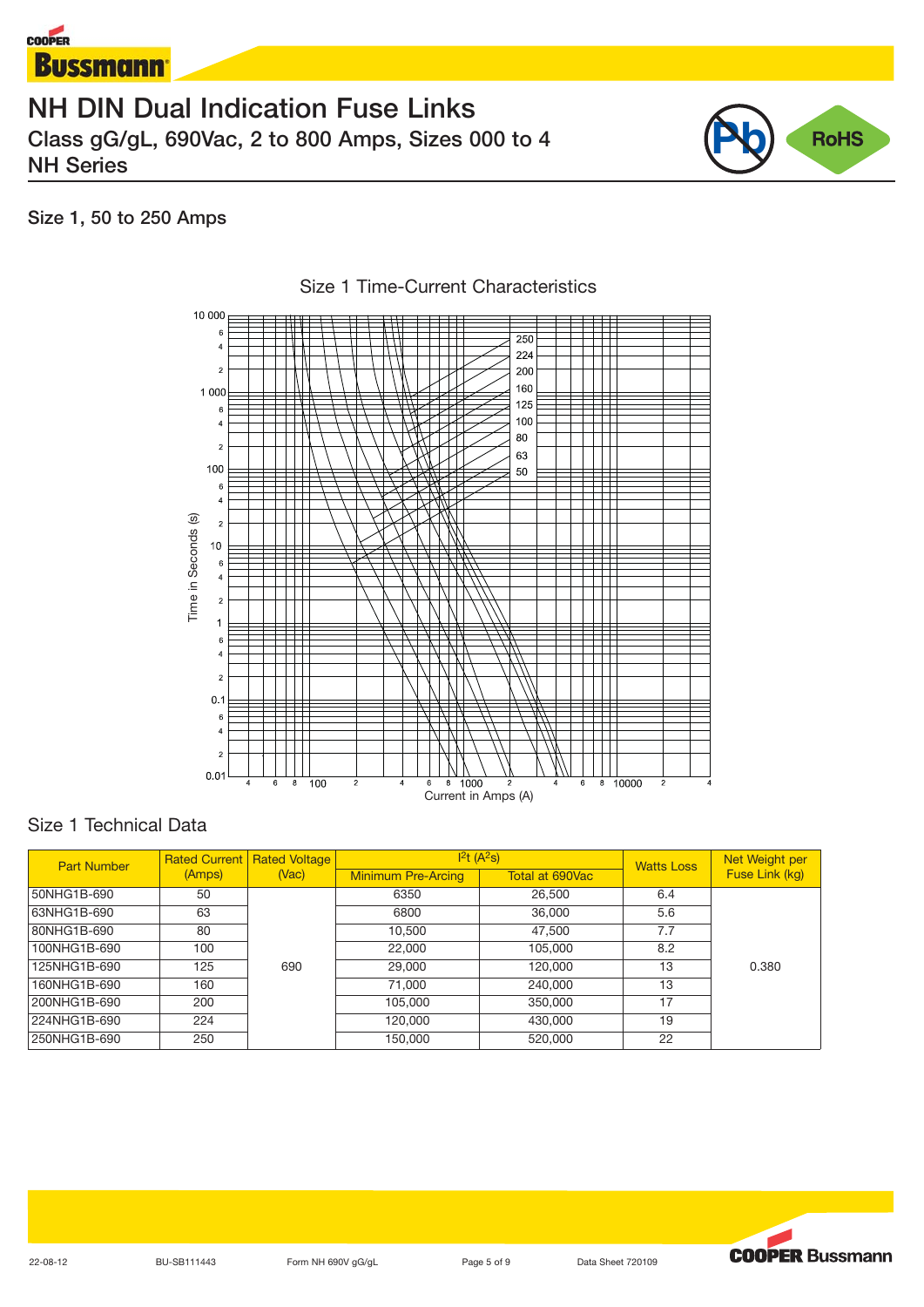

# **Size 2, 200 to 315 Amps**

**COOPER** 



# Size 2 Time-Current Characteristics

# Size 2 Technical Data

| <b>Part Number</b> |        | <b>Rated Current   Rated Voltage  </b><br>(Vac) |                           | 12t (A <sup>2</sup> S) | <b>Watts Loss</b> | Net Weight per |
|--------------------|--------|-------------------------------------------------|---------------------------|------------------------|-------------------|----------------|
|                    | (Amps) |                                                 | <b>Minimum Pre-Arcing</b> | Total at 690Vac        |                   | Fuse Link (kg) |
| 200NHG2B-690       | 200    |                                                 | 99,000                    | 385,000                | 18                |                |
| 224NHG2B-690       | 224    | 690                                             | 130,000                   | 485,000                | 20                | 0.620          |
| 250NHG2B-690       | 250    |                                                 | 170,000                   | 625.000                | 23                |                |
| 315NHG2B-690       | 315    |                                                 | 295,000                   | 760,000                | 32                |                |

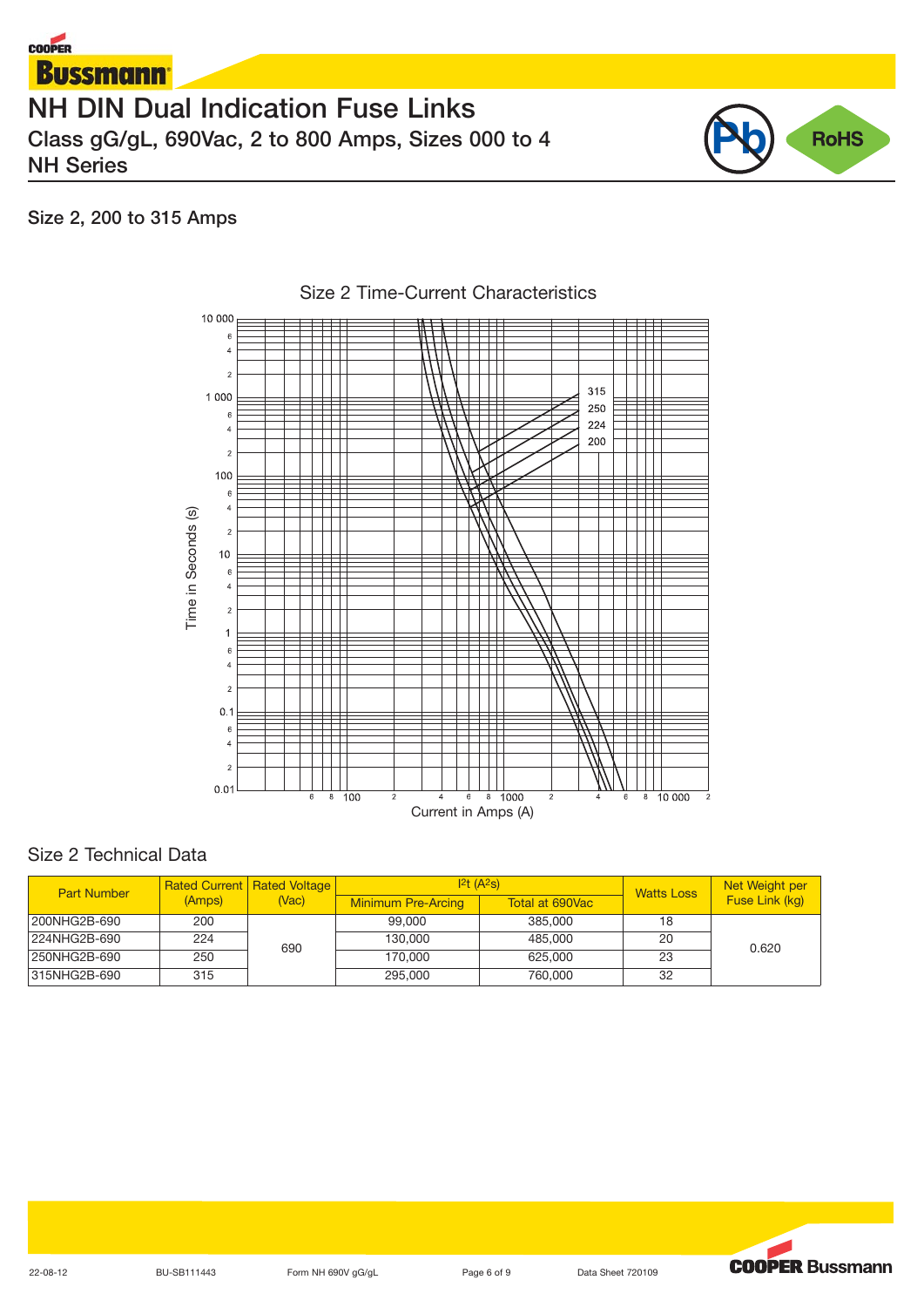



# **Size 3, 250 to 500 Amps**



# Size 3 Time-Current Characteristics

# Size 3 Technical Data

| <b>Part Number</b> |        | <b>Rated Current Rated Voltage</b><br>(Vac) | $ 2t(A^2s) $              |                 | <b>Watts Loss</b> | Net Weight per |
|--------------------|--------|---------------------------------------------|---------------------------|-----------------|-------------------|----------------|
|                    | (Amps) |                                             | <b>Minimum Pre-Arcing</b> | Total at 690Vac |                   | Fuse Link (kg) |
| 250NHG3B-690       | 250    |                                             | 160,000                   | 715,000         | 21                |                |
| 315NHG3B-690       | 315    |                                             | 375,000                   | 1.400.000       | 22                |                |
| 355NHG3B-690       | 355    | 690                                         | 400,000                   | 1,650,000       | 25                | 1.048          |
| 400NHG3B-690       | 400    |                                             | 475,000                   | 1.600.000       | 37                |                |
| 425NHG3B-690       | 425    |                                             | 630,000                   | 1,700,000       | 35                |                |
| 500NHG3B-690       | 500    |                                             | 856,000                   | 2.480.000       | 43                |                |

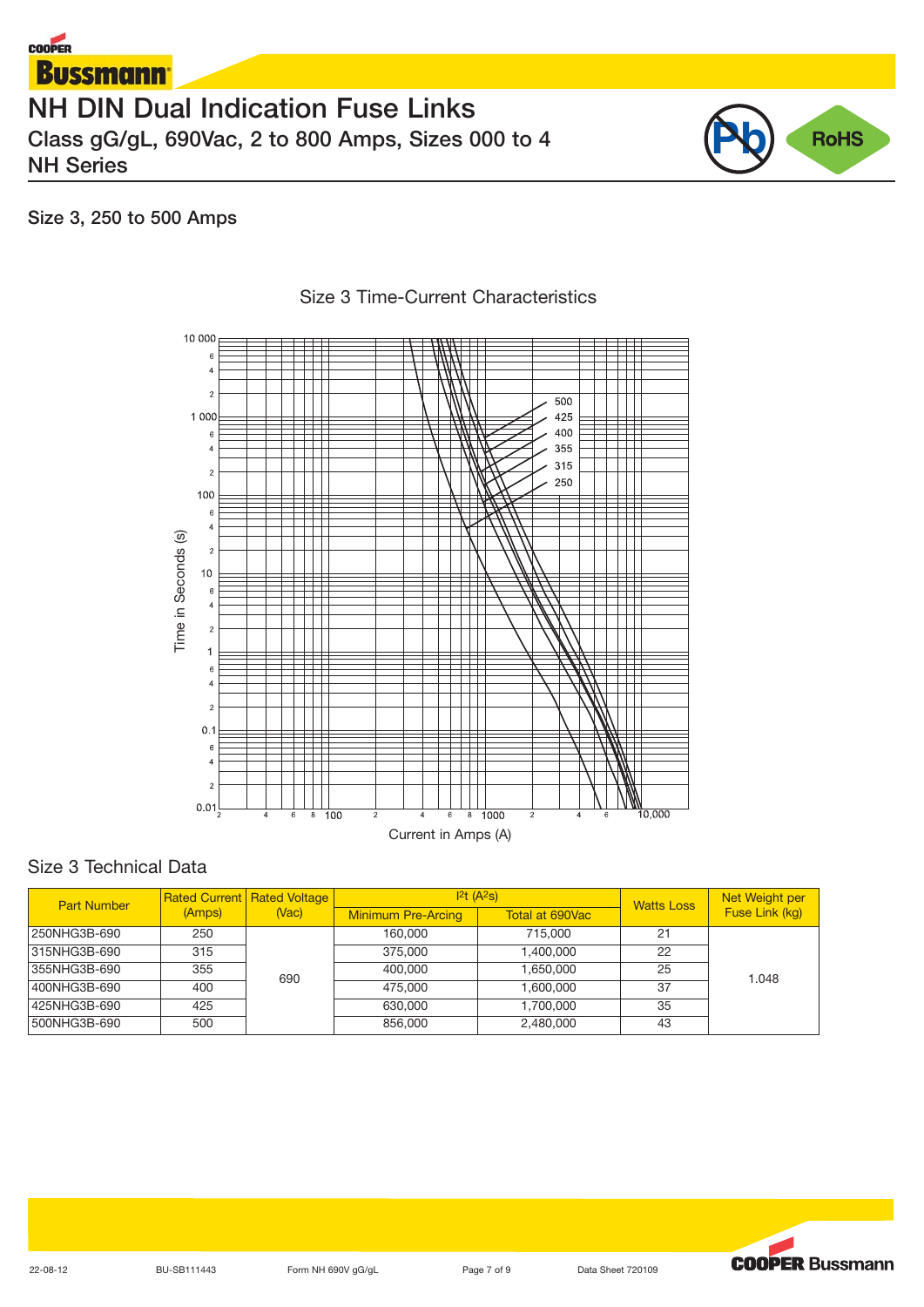



# **Size 4, 630 to 800 Amps**



# Size 4 Time-Current Characteristics

## Size 4 Technical Data

| <b>Part Number</b> |        | <b>Rated Current   Rated Voltage  </b><br>(Vac) | 12t(A <sup>2</sup> s)     |                 | <b>Watts Loss</b> | Net Weight per |
|--------------------|--------|-------------------------------------------------|---------------------------|-----------------|-------------------|----------------|
|                    | (Amps) |                                                 | <b>Minimum Pre-Arcing</b> | Total at 690Vac |                   | Fuse Link (kg) |
| 630NHG4B-690       | 630    | 690                                             | 1.730.000                 | 6.550.000       | 44                | 2.5            |
| 800NHG4B-690       | 800    |                                                 | 3.300.000                 | 11.000.000      | 61                |                |